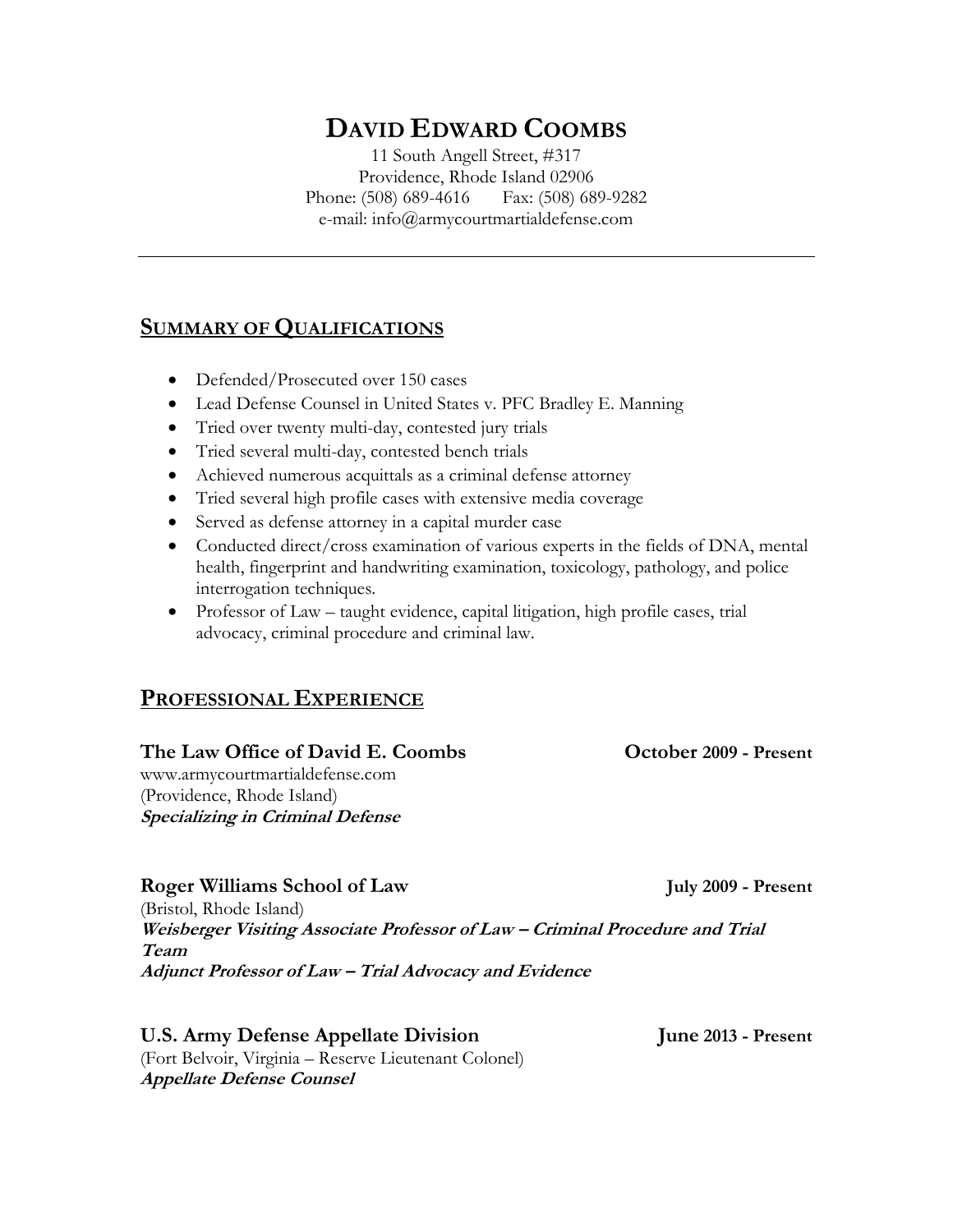2

# **The Judge Advocate General's August 2009 - June 2013 School**

(Charlottesville, Virginia – Reserve Lieutenant Colonel) **Adjunct Professor of Law – Trial Advocacy and Evidence**

**The Judge Advocate General's November 2008 - April 2009 School May 2006 - May 2008** (Charlottesville, Virginia – Major)

- Taught courses in the following subject areas: Criminal Law and Procedure; Evidence; Capital Litigation and High Profile Cases and Trial Advocacy
- Provided instruction to over 2,000 resident and non-resident students comprised of attorneys from all services, military judges, foreign exchange officers and senior Army commanders
- Director of both the University of Virginia Law School Mock Trial Program and the Judge Advocate General's Mock Trial Program

### **Task Force Law and Order May 2008 - November 2008**

(Baghdad, Iraq – Major) **Judicial Advisor**

**Professor of Law**

- Mentored and assisted 16 Iraqi prosecutors and 27 investigative judges to help build essential Iraqi capacity for independent, evidence-based and transparent adjudication of cases
- Developed and implemented a case management system that allowed the court to track, monitor and manage its caseload of over 1,600 cases
- Coordinated regular meetings between Ministry of Justice prison staff and Iraqi court personnel in order to create a consolidated list of prisoners and their associated prison numbers, helping to ensure that the court's release orders were being enforced by jail personnel
- Instituted a program requiring investigative judges and prosecutors to travel to Iraqi police stations to review case files and evaluate the work of Iraqi investigators

#### **Army Judge Advocate General Corps**

**Capital Defense Counsel May 2003 - May 2005**

(Fort Bragg, North Carolina – Major) (Fort Eustis, Virginia – Major)

- Defended a high-profile capital murder case (*United States v. Hasan K. Akbar)*
- Tried four contested felony cases with charges ranging from rape and indecent acts with a child to wrongful distribution of a control substance and robbery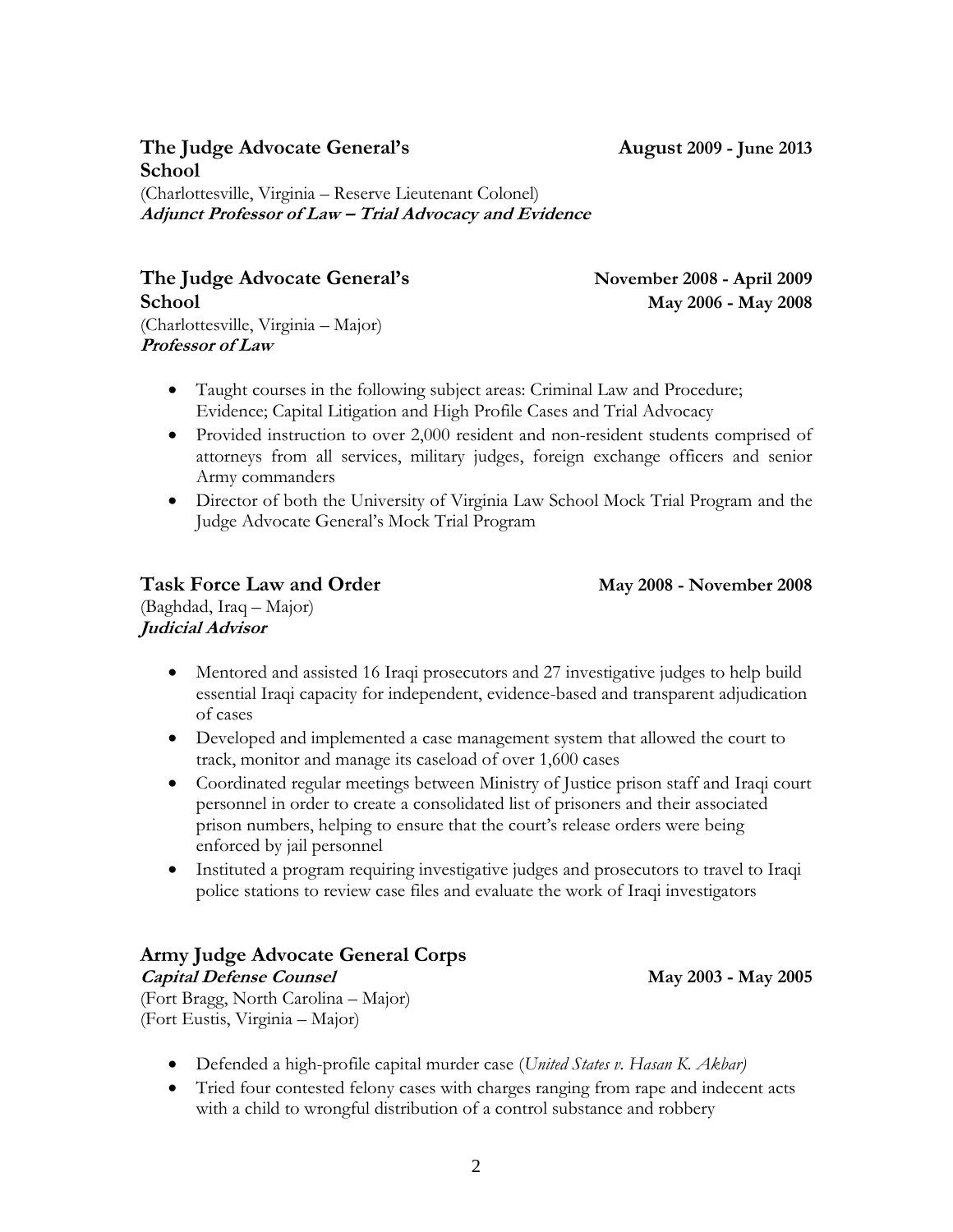Acted as senior defense counsel for approximately 7,700 permanent party soldiers and 36,000 annual trainees at Fort Eustis and Fort Lee

**Senior Defense Counsel May 2002 - May 2003**

(Camp Doha, Kuwait – Captain) (SETAF, Italy – Captain)

- Tried six contested felony cases with charges ranging from attempted murder and aggravated assault to fraud
- Represented seven guilty plea clients charged with offenses such as aggravated assault, wrongful use of a controlled substance and fraud
- Acted as senior defense counsel for over 5,000 soldiers at the Southern European Task Force and provided oversight to defense services in the Balkans and Kuwait
- Responsible for training other defense counsel and acting as their co-counsel in cases

**Defense Counsel June 2000 - May 2002**

(Fort Carson, Colorado – Captain)

- Tried 18 contested felony cases with charges ranging from voluntary manslaughter, negligent homicide and rape to aggravated assault, kidnapping, larceny, fraud and wrongful distribution of a control substance
- Represented 32 guilty plea clients charged with offenses such as negligent homicide, aggravated assault, indecent acts with a child, assault, larceny, wrongful distribution of a control substance and wrongful use of a controlled substance
- Provided defense services to 15,000 soldiers at Fort Carson

#### **Senior Prosecutor April 1997 - June 2000**

(Fort Hood, Texas – Captain)

- Tried 24 contested felony cases with charges ranging from rape, indecent acts with a child and forgery to fraud and wrongful use of a controlled substance
- Prosecuted 52 guilty pleas involving soldiers charged with offenses such as indent acts with a child, wrongful distribution of a control substance, armed robbery, stalking, forgery, fraud, maiming and conspiracy
- Senior prosecutor for over 7,800 soldiers at Fort Hood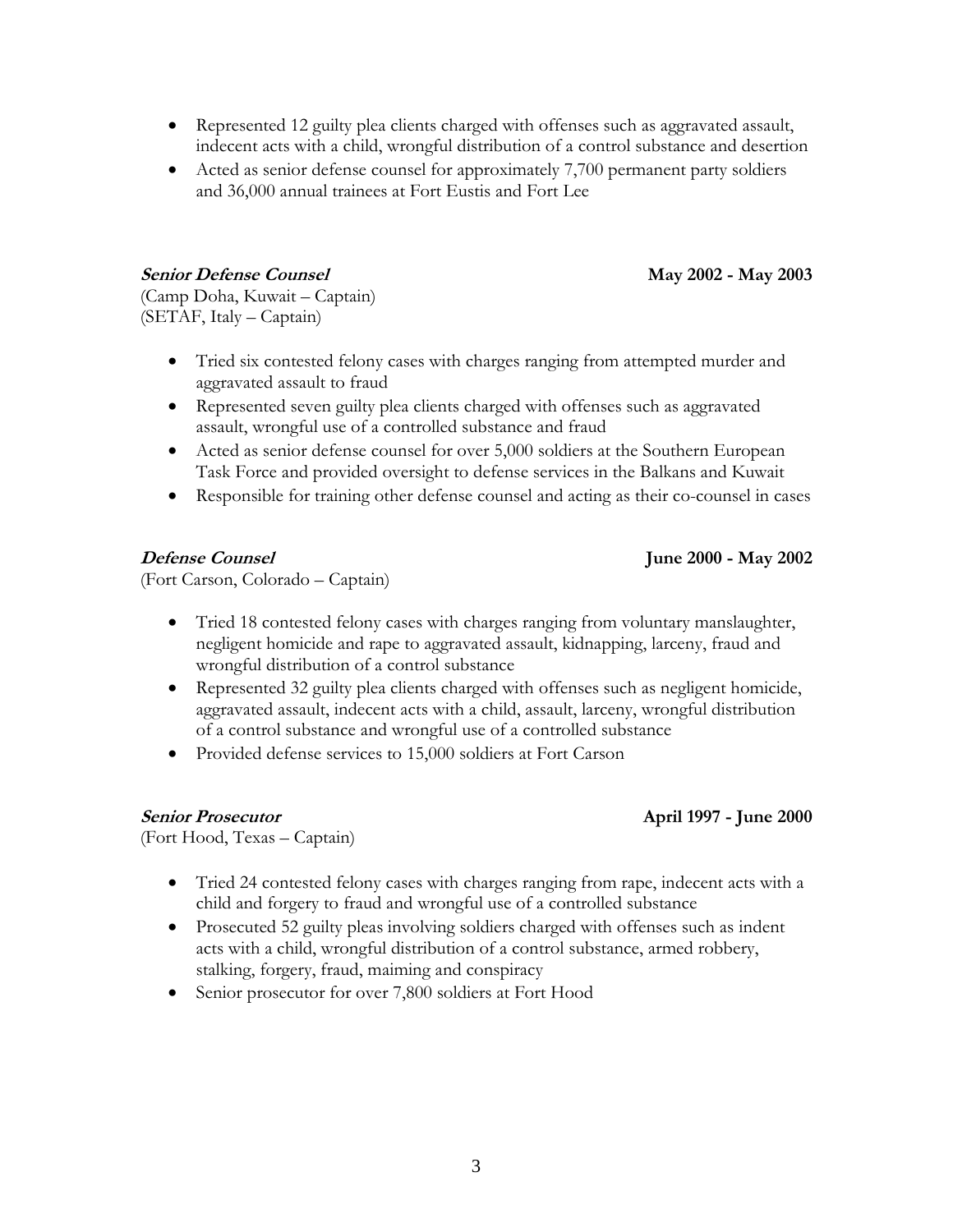#### **EDUCATION**

#### **The Judge Advocate General's School May 2008**

 Certified as a Military Judge authorized to preside over felony and misdemeanor cases

#### **The Judge Advocate General's School 2005-2006**

Received Master of Laws (LL.M.) with a specialization in Criminal Law

# **University of Idaho 1993-1996**

- Received Juris Doctorate (J.D.)
- Member of the University Dean's List: 1993-1996
- Member of the University of Idaho Trial Advocacy Team
- Winner of the Distinguished Trial Advocate Award

# **University of Idaho 1987-1991**

- Received Bachelor of Arts (B.A.) with a major in Telecommunications and Journalism
- Member of the University Dean's List: 1988-1991

# **INVITED LECTURES AND GUEST ADDRESSES**

- Invited Speaker, Federal Bar Association of Rhode Island, Providence, Rhode Island – TOPIC: Cutting Edge Issues in Criminal Defense and Military Law (2015)
- Invited Speaker, Harvard Law School, Cambridge, Massachusetts TOPIC: National Security Law (2014)
- Invited Speaker, Roger Williams Law School, Bristol, Rhode Island TOPIC: The trial of PFC Bradley Manning (2013)
- Invited Speaker, Defense Institute of Legal Studies, Newport, Rhode Island TOPIC: Prosecution of Public Corruption (2011)
- Invited Speaker, Suffolk Law School (Army Reserve Conference), Boston, Massachusetts – TOPIC: Rules of Evidence and Sexual Assault Litigation (2010)
- Invited Speaker, National Judicial College, Reno, Nevada TOPIC: Has the pendulum swung too far? Considering recent case law regarding the admissibility of uncharged misconduct, prior acts of sexual misconduct and expert testimony (2008)
- Instructor, United States Army Europe. Continuing Legal Education Conference, Weinheim, Germany (2008)
- Invited Speaker, William S. Fulton, Jr. Appellate Military Judge's Conference, Thurgood Marshal Federal Judiciary Building, Washington D.C. – TOPIC: New Developments in Criminal Law (2007)
- Instructor, Multi-Region Trial Defense Service Conference, Washington, D.C. TOPICS: New Developments in Criminal Law, Mitigation Evidence in Complex Cases (2007)